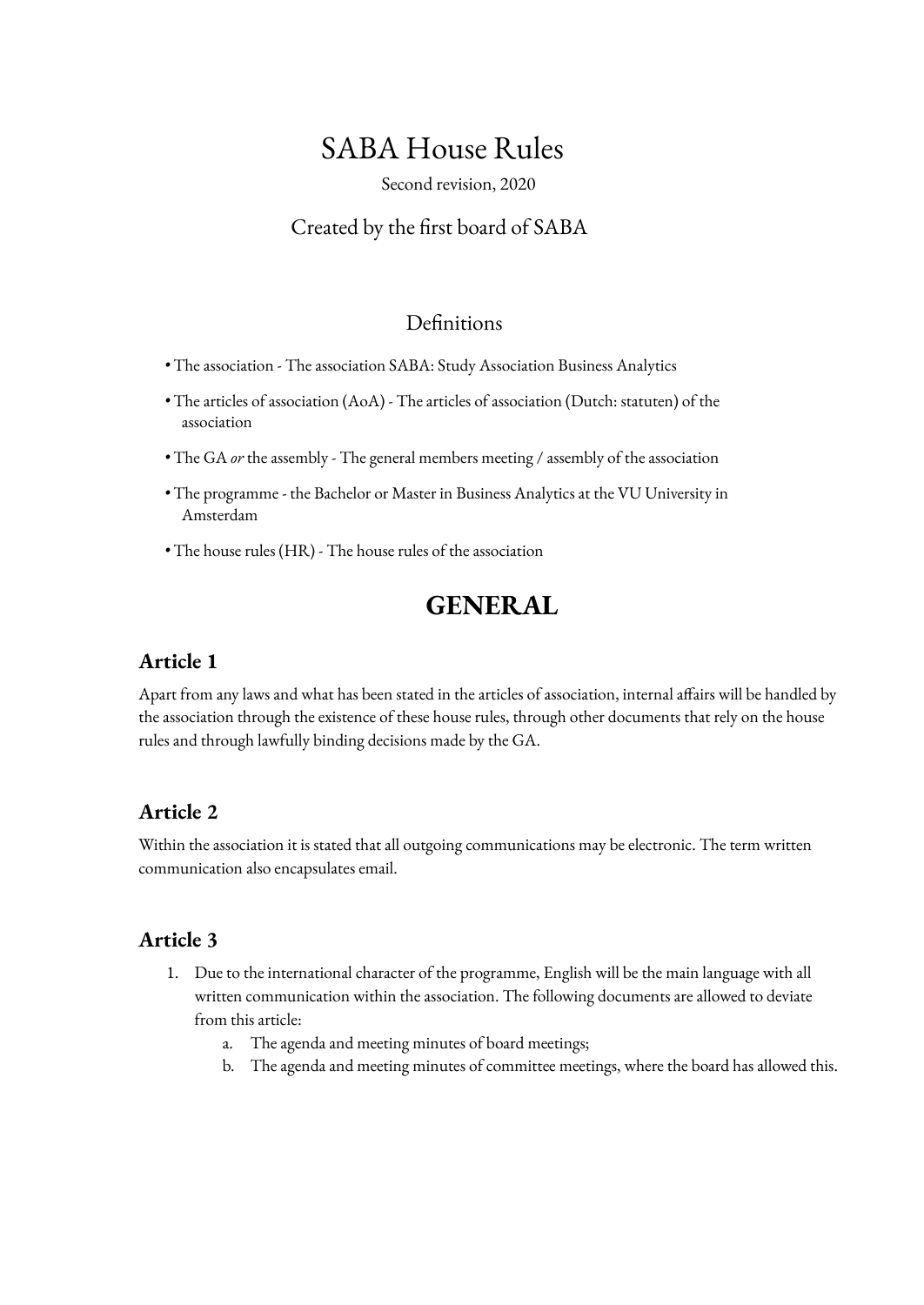2. The AoA and the HR will be available in both English and Dutch versions. Only the Dutch versions are legally binding.

### **Article 4**

In cases where the AoA and the HR disagree, the AoA is leading and valid. The board will make sure to solve any discrepancies between the two as soon as possible.

## **MEMBERS**

### **Article 5**

- 1. Persons that follow the Bachelor or Master in Business Analytics at the VU University in Amsterdam are allowed to become members of the association after payment of the membership fees;
- 2. Persons that wish to become a member, but do not fulfill the aforementioned requirements are allowed to become members after sending a request to the board. After the board has agreed, the person can become a member of the association after payment of the membership fees.

### **Article 6**

- 1. It is possible to become a member of the association at all times;
- 2. The board or the GA will decide on the height of the membership fee, and can be found on the website of the association as well;
- 3. It is never possible to refund paid membership fees.

### **Article 7**

The rights of regular members are:

- 1. Right to vote at the GA;
- 2. Right to attend the GA, speak at the GA and make propositions at the GA; 3. Participate in activities organized by the association.

- 1. A member of the association can be granted the title 'member of merit' by a written request of at least ten members, or the board;
- 2. A member is eligible for the title 'member of merit' when they meet at least the following criteria:
	- a. They have spent multiple years being an active and positive member of the association, and participated in multiple committees or functions;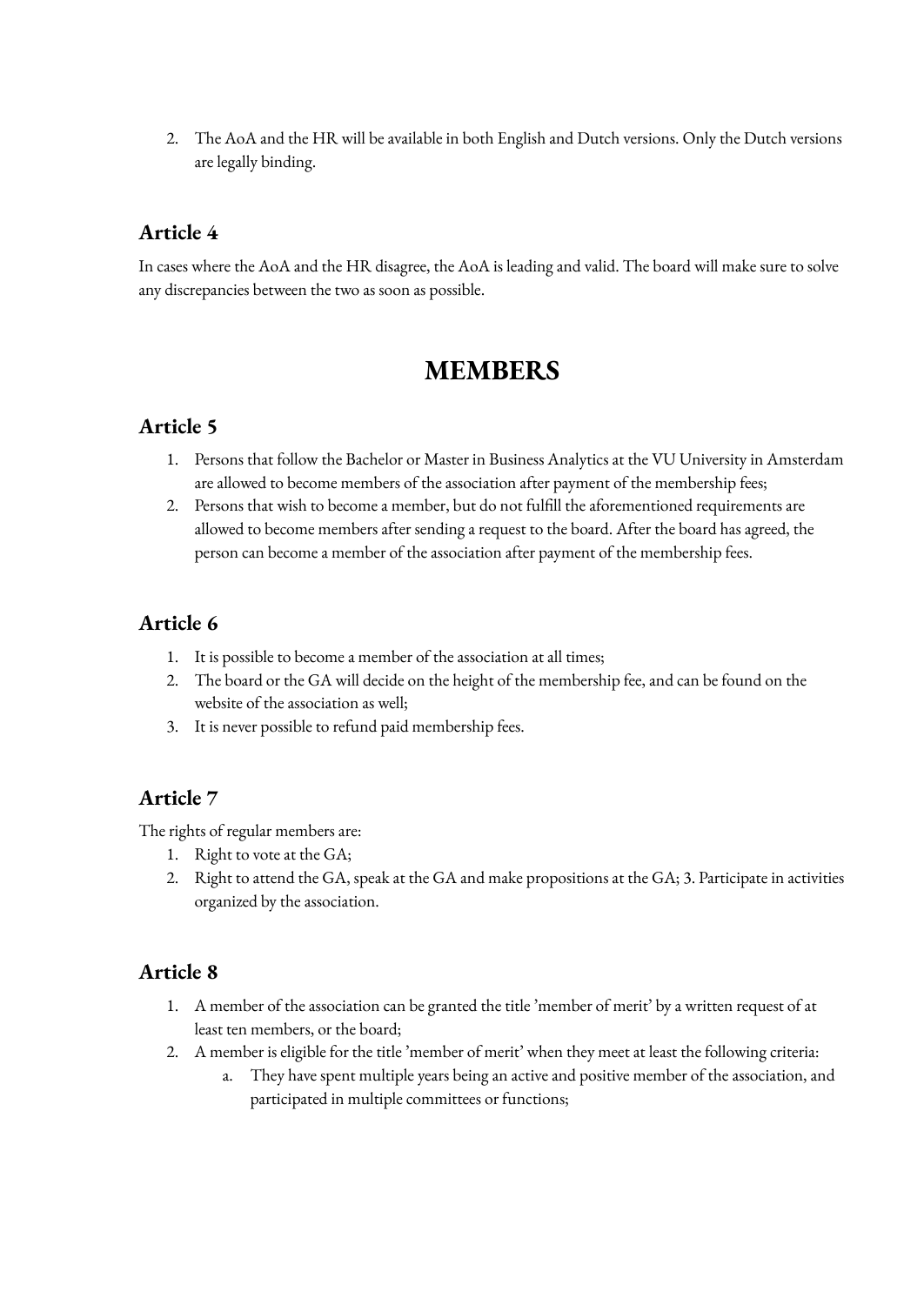- b. They have actively participated at activities organized by the association and they have a certain familiarity among most of the members of the association;
- c. The association has often and not in vain been able to request assistance from the member.
- 3. The title of 'member of merit' cannot be granted to non-members; 4. The rights of a member of merit are the same as for a regular member.

- 1. An honorary member can be nominated by a written request signed by at least ten members, endorsed by at least six persons who are or were a member of the board. This request has to be submitted to the board no later than the day before the GA;
- 2. An honorary member is a person that meets at least the following criteria:
	- a. They meet all criteria stated in Article 8;
	- b. They have been a member of the board for at least one entire board year;
	- c. Their actions evidently influenced the growth of the association and the continuation of traditions in an exceptionally positive way;
	- d. They are not members of the current board.
- 3. An honorary member does not necessarily need to be a member of the association;
- 4. The rights of an honorary member are the same as for a regular member, with the addition that they are exempted from the membership fee. They are, in principle, lifelong members.

# **BOARD**

### **Article 10**

- 1. The board of the association needs to consist, by Dutch law, of at least three persons;
- 2. These three persons need to fulfill the function of chairperson, treasurer and secretary, and none of these functions may every be fulfilled by the same person at the same time;
- 3. The association should strive to have a board that consists of at least five members;

### **Article 11**

Members of the board are installed and discharged by the GA. Usually this transition takes place at a special GA that will take place after the end of the fiscal year, preferably no later than one month.

### **Article 12**

The following points hold with regards to board meetings:

1. The board strives to have at least one board meeting every week, except during holidays.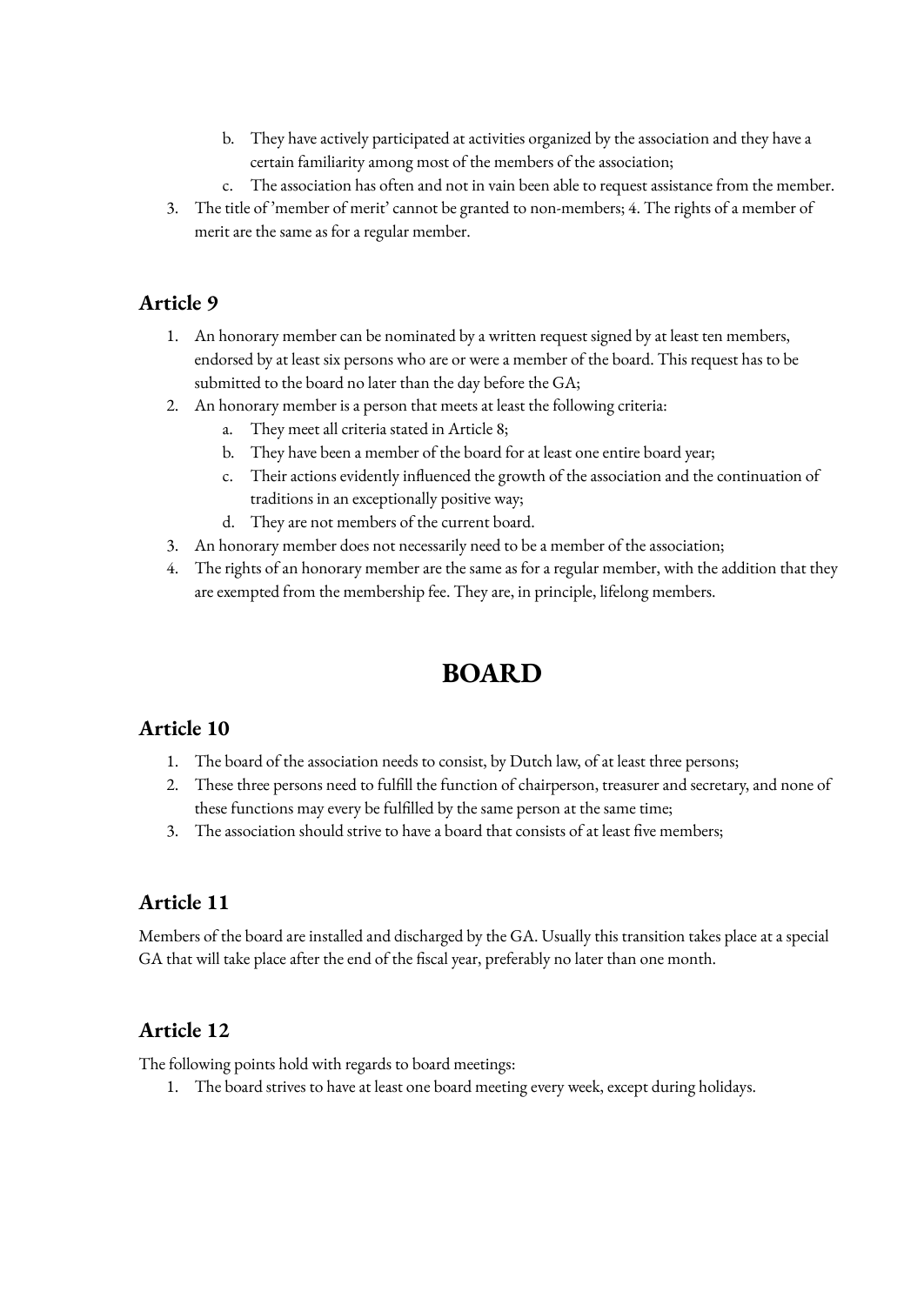- 2. Board meetings are accessible for board members only, and persons that have been invited by the board.
- 3. If votes tie during a board meeting, the vote of the chairperson is decisive
- 4. The minutes of a board meeting can be requested through the secretary of the board, only by members of the association
- 5. The board has the right to withhold certain parts of the minutes, if and only if the whole board agrees with this.
- 6. The creation of the minutes at the board meetings is in principle the responsibility of the secretary, but if desired this task may rotate to other board members

Mandatory function. The chairperson of the association has the following tasks/responsibilities:

- 1. Responsible for all board decisions;
- 2. Create agendas for both the GA as the board meetings;
- 3. Chair the GA;
- 4. Chair the board meetings;
- 5. Represent the association in general;
- 6. Coordinate the cooperation, tasks and control within the board.

### **Article 14**

Mandatory function. The secretary of the association has the following tasks/responsibilities:

- 1. Responsible for the general administration of the board;
- 2. Responsible for the in- and outgoing correspondence;
- 3. Take minutes during the GA
- 4. Take minutes during the board meetings
- 5. Keep the membership administration up-to-date

### **Article 15**

Mandatory function. The treasurer of the association has the following tasks/responsibilities:

- 1. Responsible for all financial affairs within the association;
- 2. Create a association-wide budget;
- 3. Responsible for financial administration and bookkeeping;
- 4. Responsible for financial policy within committees.

### **Article 16**

Optional function. The vice chairperson of the association has the following tasks/responsibilities: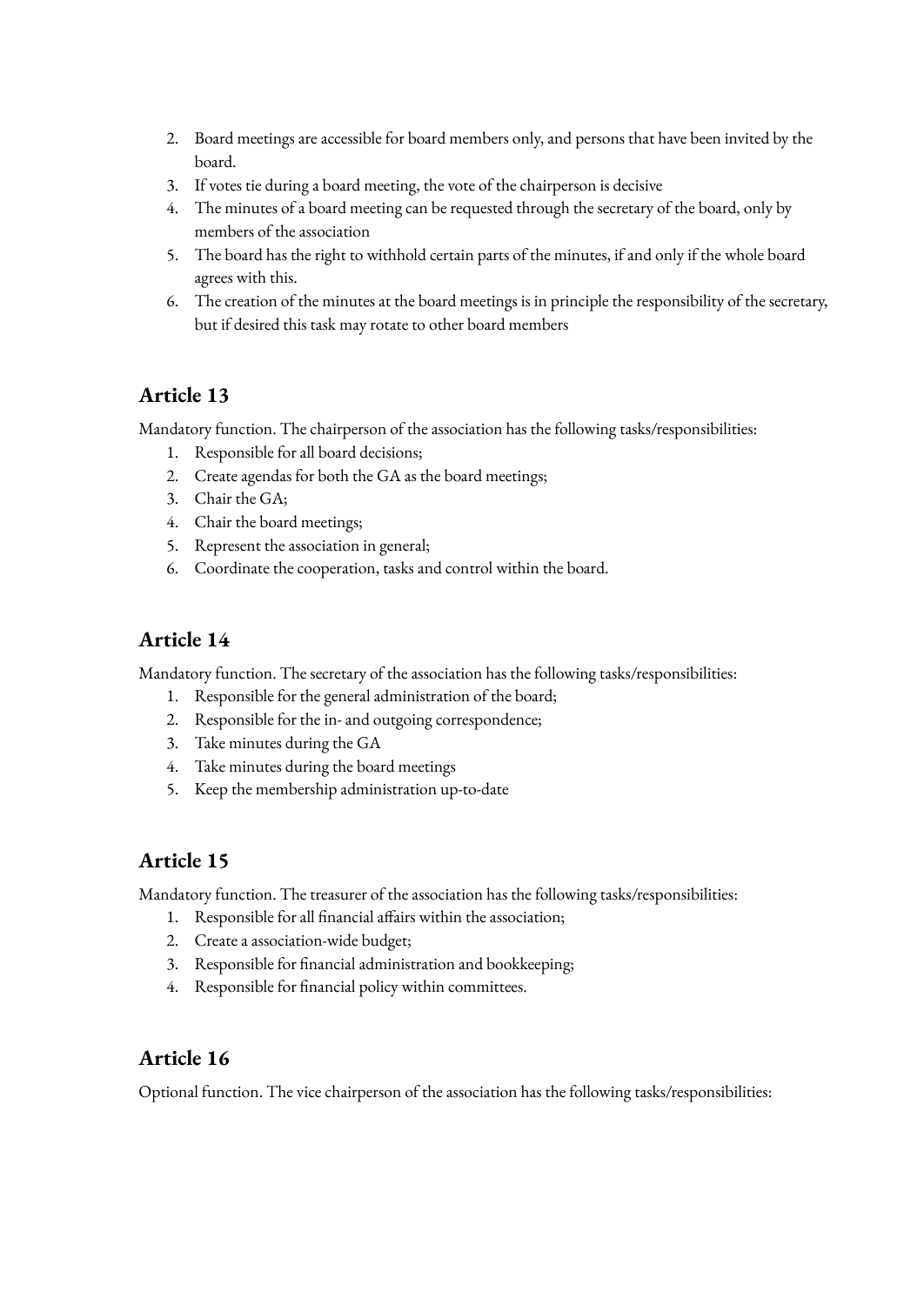- 1. Support the chairperson where necessary;
- 2. Replace the chairperson where necessary;
- 3. Responsible for inter-university communications (faculty, other associations, etc.).

Optional function. The chief external relations of the association has the following tasks/responsibilities:

- 1. Responsible for the maintenance of the external relations of the association;
- 2. Responsible for the organisation of company-related activities hosted by the association;
- 3. Responsible for the acquisition of sponsors for the association;
- 4. Support committees with obtaining sponsor funds where necessary.

### **Article 18**

Optional function. The chief internal relations of the association has the following tasks/responsibilities:

- 1. Organize the committee structure within the association;
- 2. Responsible for activities in general;
- 3. Responsible for communication between committees and the board;
- 4. Responsible for finding the new board.

### **Article 19**

The members of the board will strive to clearly indicate when they speak on behalf of the association or on personal behalf, whenever this is considered relevant.

### **Article 20**

A member of the board will not speak or act on behalf of the association in a situation where he or she has any personal interest. Personal interest includes any relevant engagement not in the role of board member of the association, including but not limited to professional or business involvement.

### **Article 21**

A member of the board will not use the right to vote in a board meeting when the decision concerns a situation in which the board member has any personal interest, such as described in Article 20.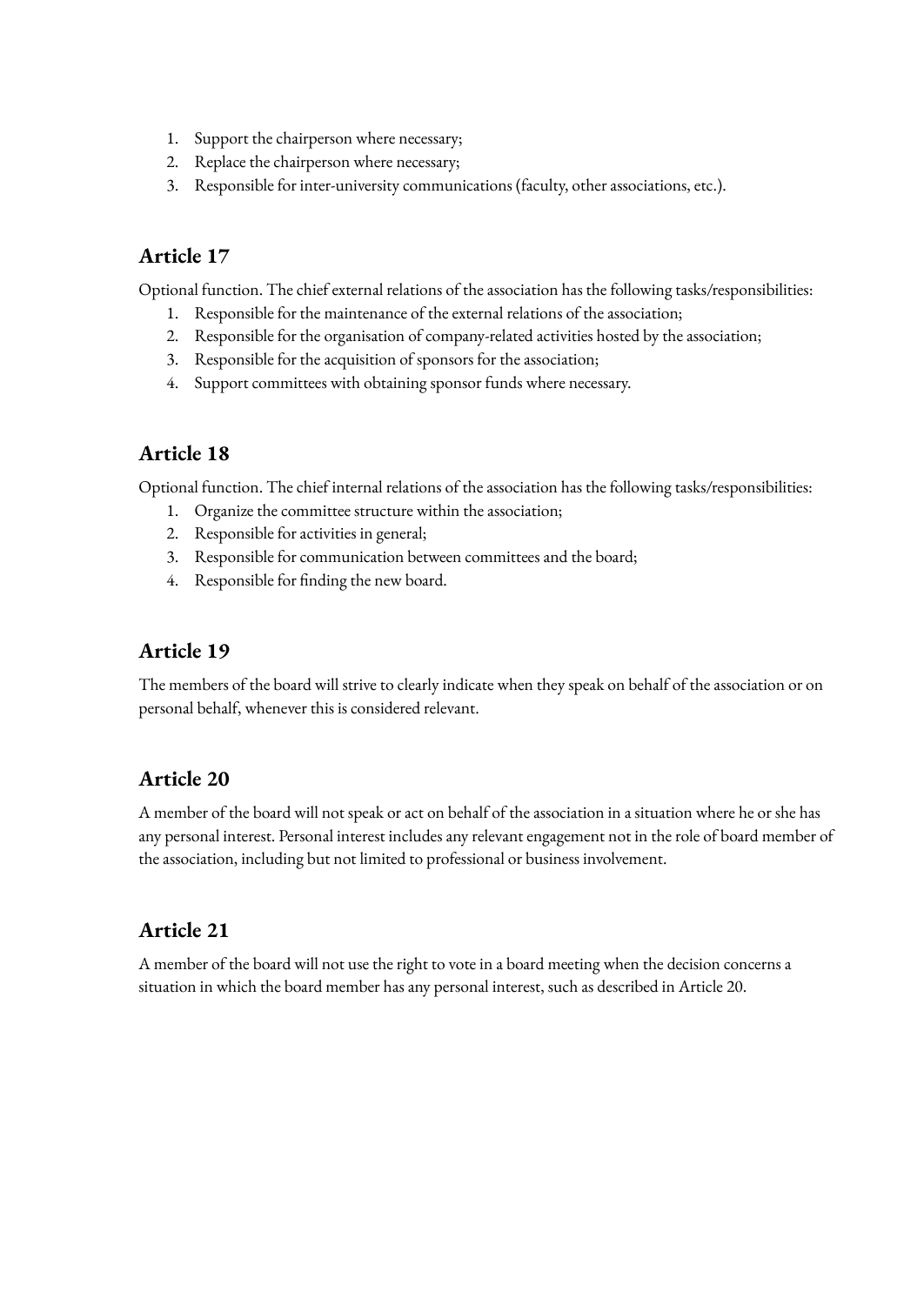## **GENERAL MEMBERS MEETING / ASSEMBLY**

#### **Article 22**

The board strives to facilitate a General Assembly (GA) at least thrice per academic year.

#### **Article 23**

Members and honorary members have the right to speak during the General Assembly (GA).

#### **Article 24**

If a house rule or motion costs money, SABA will have to pay for this. This should be considered while voting for the new house rule or motion. From which budget the money is coming from can be included in the house rule or motion before putting it to a vote. All motions should be done by board or members when this budget is created and the budget must not be exceeded. The motion should state the amount that is necessary to be valid for voting. Motions have First come, first serve. A motion which has to be completed in the beginning of the academic year takes money before one that has to be completed at the end. Fraud will be punished.

#### **Article 25**

Members have the right of initiative, change and interruption at the current point of order. The chairperson will decide the correct moment for this.

### **Article 26**

Participants of the GA will have to sign in with full name and signature on a presence list.

- 1. Voting is generally by show of hands;
- 2. An option or candidate is chosen when they get a majority vote of the total number of votes;
- 3. Whenever votes are tied, when there are more than two possibilities, a re-vote is called for between the two highest ranking options;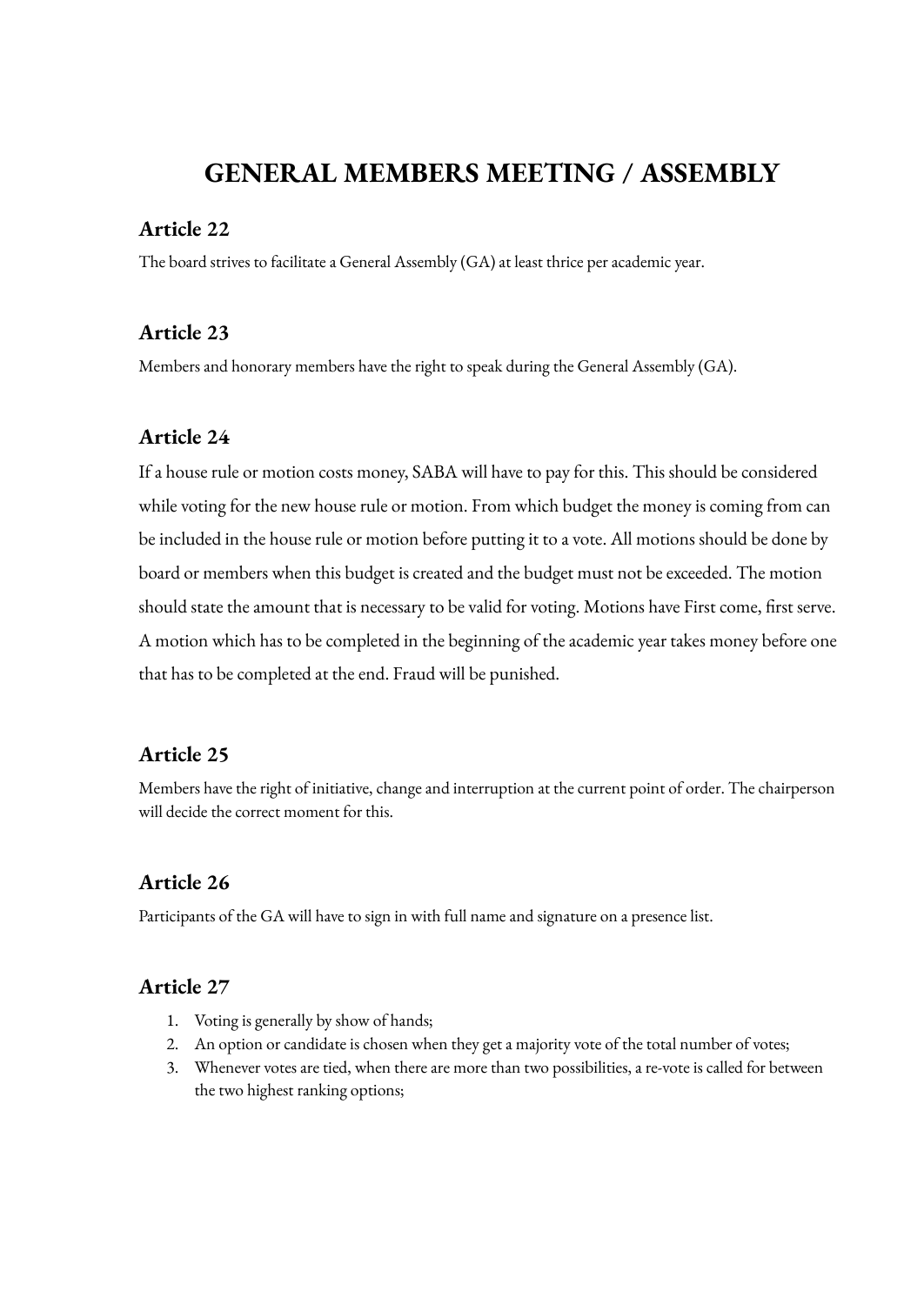4. Whenever there is another tie, random change will decide the outcome. This can be, for example, done by a random number generator or a coin toss.

### **Article 28**

When announced during the introduction of the meeting, voting can be done by acclamation. This means that the chairperson of the meeting adopts a decision by acclamation, and the participants of the meeting agree with an applause. No single votes are cast here.

# **COMMITTEES**

### **Article 29**

The board appoints committees. Within the board, this is the responsibility of the Chief Internal Relations.

### **Article 30**

A committee has at least the following functions:

- 1. Chairperson
- 2. Treasurer
- 3. Secretary

Multiple functions may be fulfilled by one person whenever the committee has less than three members.

#### **Article 31**

The chairperson of the committee is responsible for the communication from the committee with the board.

#### **Article 32**

- 1. The treasurer of the committee creates a budget in collaboration with the treasurer of the association.
- 2. The treasurer of a committee is accountable to give a review of the financial status of the committee after the main committee event (i.e. for the introduction committee this would be after the introduction period) or at the end of the academic year, before the board change.

#### **Article 33**

During events organised by a committee where alcohol is served, the committee holds the responsibility for the following: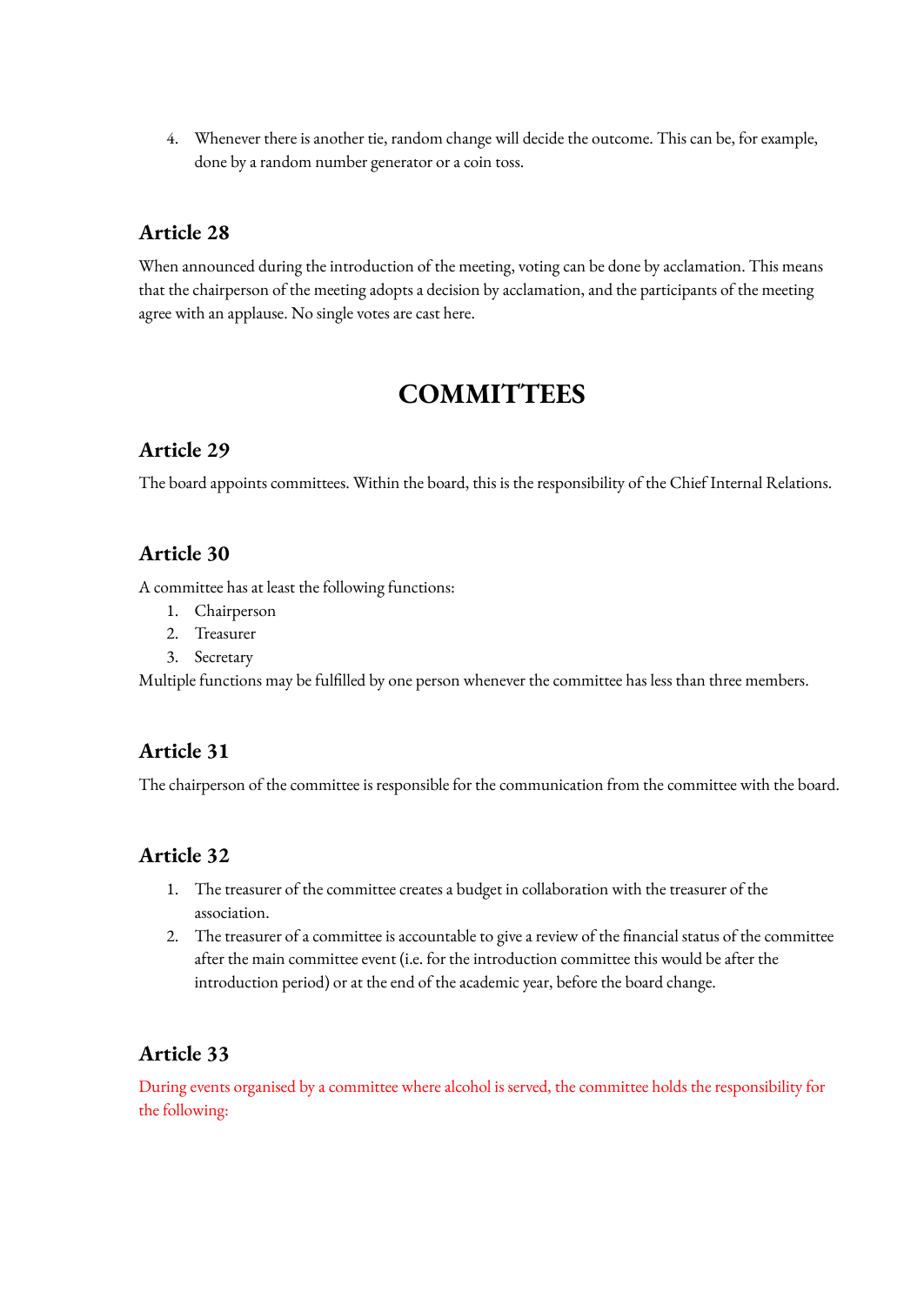- 1. At least 1 person will be designated in advance who is completely sober during the event (sober duty)
- 2. The sober duty may be shared by more than one person, but only as long as a designated sober duty is present during the entire event. The designated sober duty is in charge during the entire event.
- 3. In addition, at least 1 person will be designated in advance who is somewhat sober during the event (sober light duty). This person is not allowed to drink more alcoholic drinks equivalent to the alcoholic amount of 2 beers.
- 4. The sober light duty may be shared by more than one person, but only as long as there is a designated sober light duty during the entire event
- 5. The designated sober duty ensures that the designated sober light duty remains able to act responsibly, which means that the sober light duty is not allowed to be in a state of drunkenness.
- 6. The designated sober duty may not leave the event unless serious reasons ask for this.
- 7. If it is apparently necessary that the sober duty leaves the event, the sober duty together with the present sober light duties and competent-to-act board members decides whether the event can proceed in a responsible manner.
- 8. The sober duty is allowed to be outsourced to a member of another association, the sober light duty may not.
- 9. All attendees at the event will be able to enquire which people are the sober duties and the sober light duties.

The board appoints one responsible board member for each committee. This board member communicates with the committee through the chairperson of the committee regarding the progress and potential problems, and is allowed to attend committee meetings whenever necessary. Within the board, this person reports on the progress of the committee.

## **ACTIVITIES**

### **Article 35**

Members and non-members can enroll for activities organized by the association. When a participation fee is required, members will never have to pay more than non-members.

#### **Article 36**

The board or the organizing committee will confirm enrollment to the enrolled person.

#### **Article 37**

Enrollment is generally on a first-come first-served basis.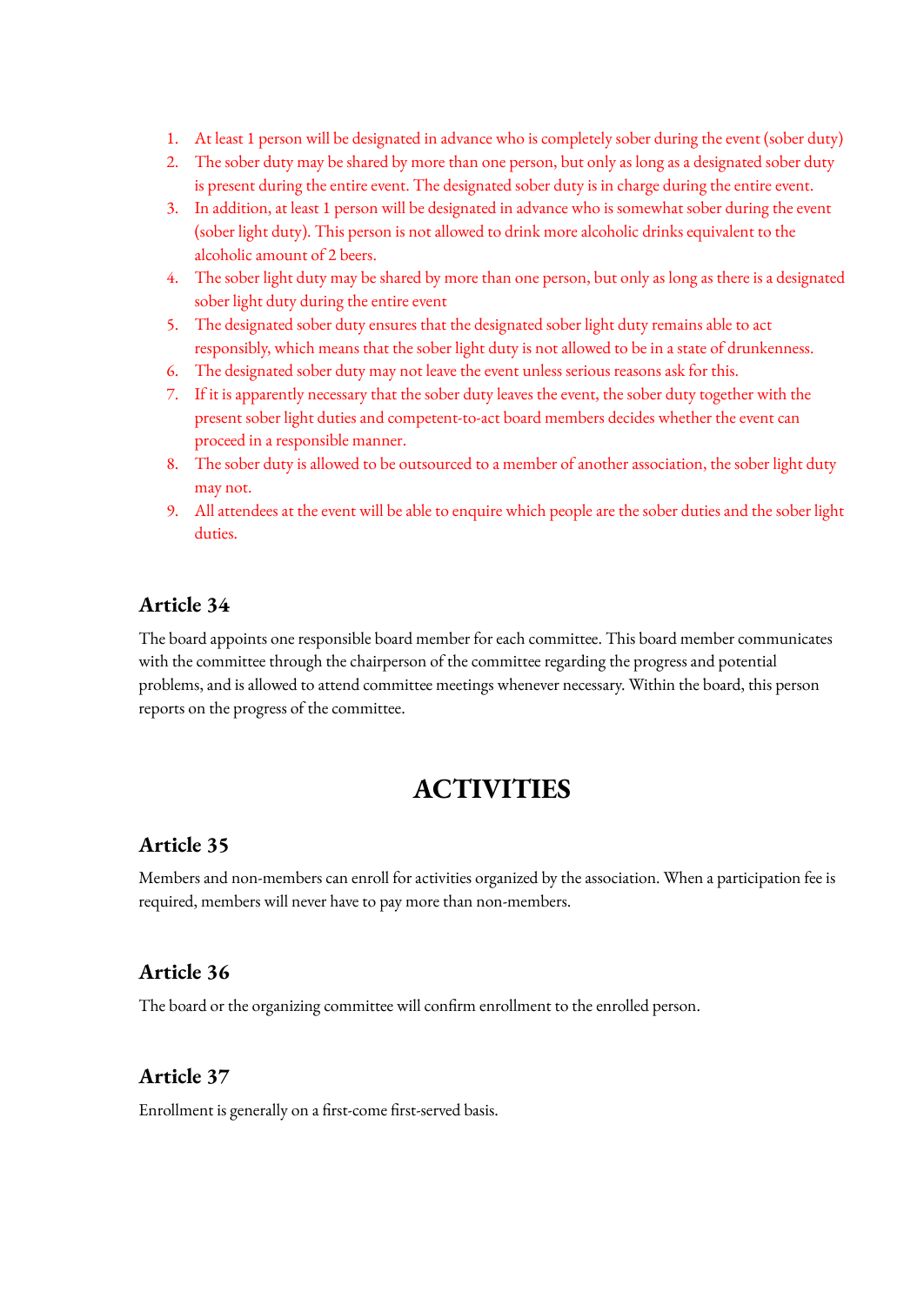When enrollment is not on a first-come first-serve base, selection is as follows:

- 1. When too many people sign up for an activity, and selection is needed, this is done based on the following order:
	- a. Board members;
	- b. Honorary members;
	- c. Members;
	- d. Non members.
- 2. Whenever selection needs to be done within one of these groups, it is done by chance, which will be controlled by either a member of the organizing committee or a board member;
- 3. Persons that are not selected are placed on a waiting list;
- 4. Whenever selection needs to take place, the board or committee will mention this in the invite. When selection has taken place, the results are published as soon as possible;

### **Article 39**

The board can refuse to allow minors to participate in events in special cases.

### **Article 40**

- 1. Persons that have enrolled for an activity enter an obligation to pay;
- 2. Selected participants and persons on a waiting list may cancel participation within a period of time that is determined by the board or the organizing committee, and may change for any event. Whenever the cancellation is within this period of time, the obligation to pay is dropped;
- 3. The board or organizing committee will send a confirmation of a cancellation;
- 4. Whenever there are cancellations, the free space(s) are filled up based on the waiting list using the stated selection criteria;
- 5. When a person from the waiting list is selected to participate, they enter the obligation to pay;
- 6. A person can find a replacement for an activity when they cancel after the cancellation period has passed. Persons on the waiting list have priority in this process. The replacement has to be communicated to the board or the organizing committee.

- 1. The association is not responsible for irresponsible behavior by activity participants;
- 2. The association is not responsible for damages that occur during activities due to a fault of the participants;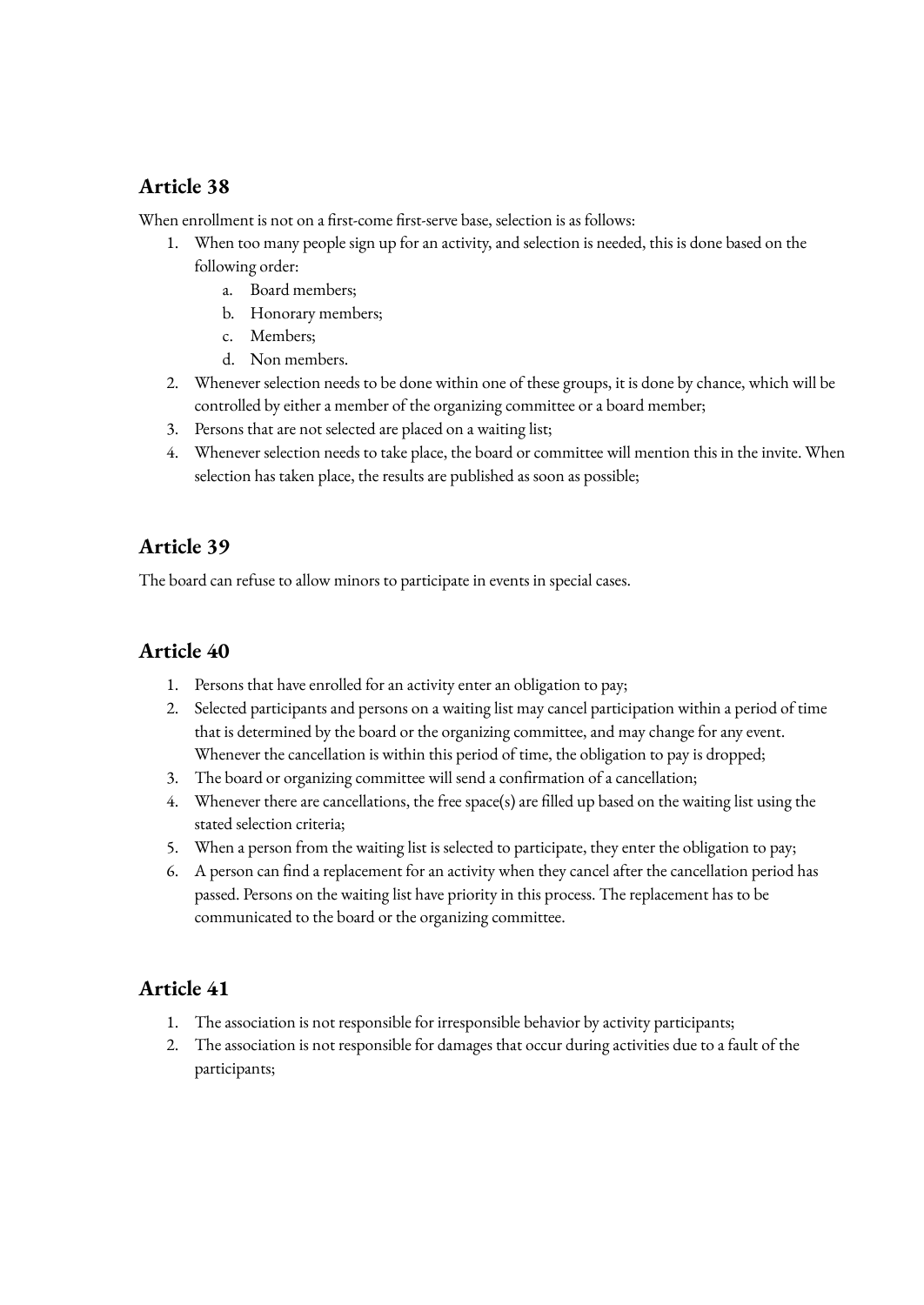3. The association is not responsible for disturbances, cancellations or changes in activities outside of her power.

#### **Article 42**

Participants need to follow instructions by the board and the committee during activities.

#### **Article 43**

The possession and use of drugs and prohibited substances during activities is prohibited, unless medically necessary.

#### **Article 44**

Ignoring any of the rules stated here during an activity is grounds for removing the violator from said activity.

## **FINANCE**

#### **Article 45**

The association has an audit committee which consists of at least one person at all times.

### **Article 46**

The members of the audit committee are installed and discharged by the GA.

### **Article 47**

The audit committee is an exceptional committee that is not obligated, unlike ordinary committees, to appoint a chairman, secretary and treasurer.

#### **Article 48**

The main task of the audit committee is to monitor the financial situation of the association.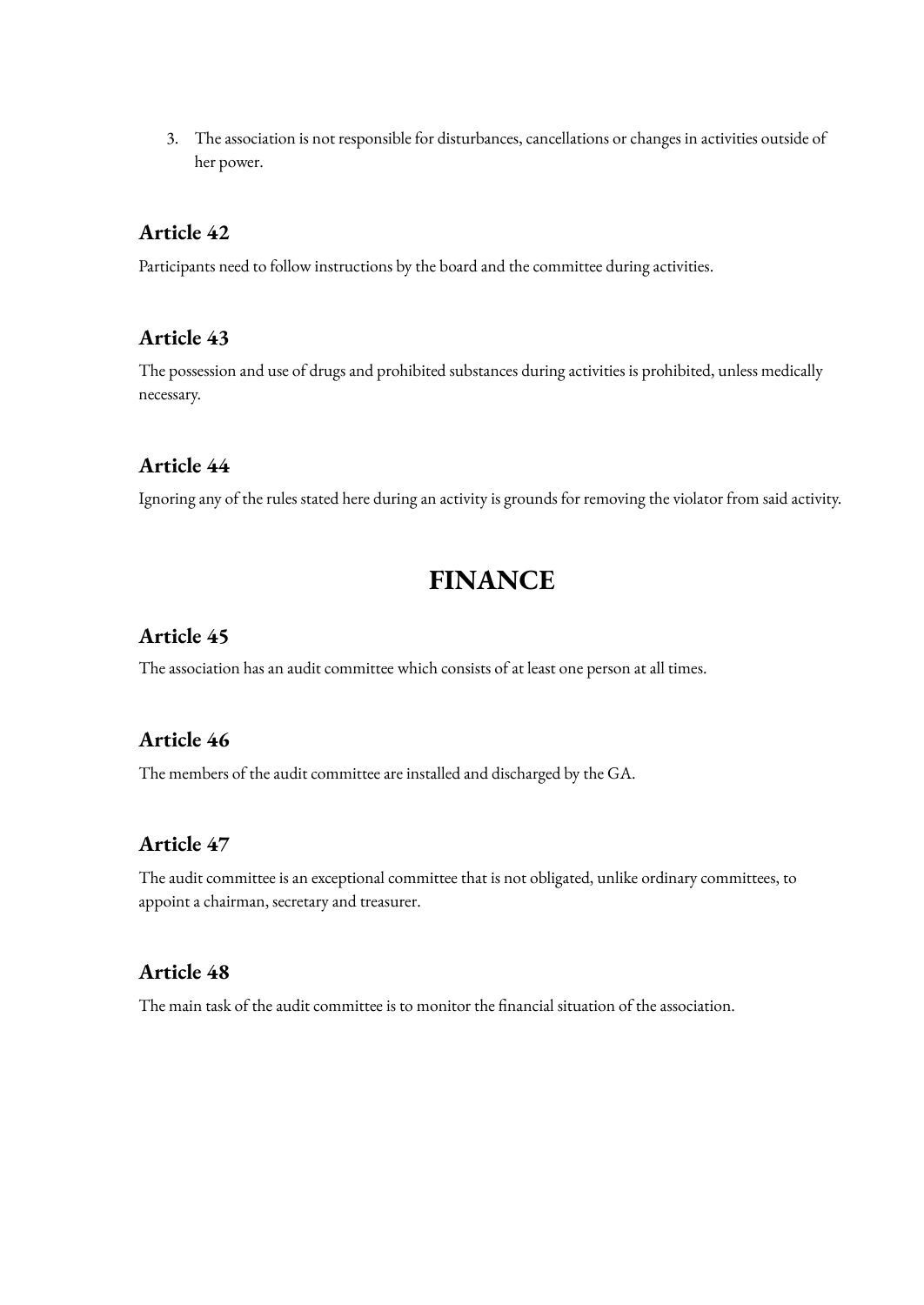The audit committee has the right of access to all documents that they ought relevant to execute the main task of the committee.

#### **Article 50**

The audit committee presents its findings at the GA.

#### **Article 51**

Whenever the treasurer of the association wishes to alter the budget in such a way that it will (partially) benefit one or multiple members of the board, the advisory board always needs to be notified of this alteration, such that they can advise on this decision if desired.

## **ADVISORY BOARD**

#### **Article 52**

An advisory board may be appointed by the association in order to help the board of the association wherever necessary.

### **Article 53**

The members of the advisory board are installed by the GA.

### **Article 54**

The members of the advisory board can be discharged by the GA or by notifying the board of their decision to cancel installment.

### **Article 55**

The members of the advisory board strive to have a meeting at least once per academic year. The advisory board has the right to invite board members of the association to this meeting.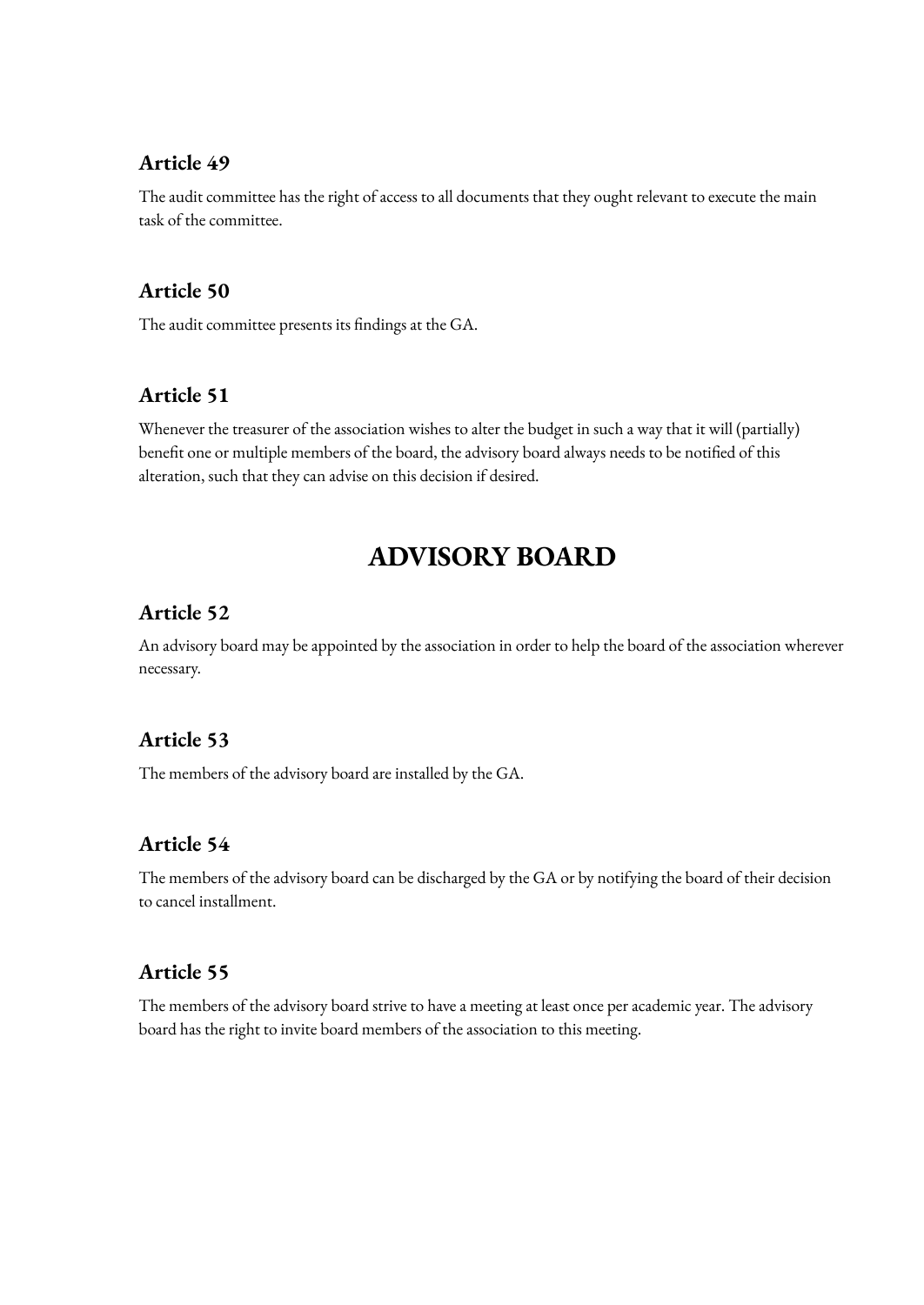The main task of the advisory board is to give non-binding advice to the board, either requested by the board or unsolicited. This advice may concern anything relevant to the state of affairs of the association. Furthermore, the advisory board is authorised to select an application committee such as described in the section 'application committee'.

### **Article 57**

A member of an advisory board may give advice during the GA in order to provide the members with their view on an issue.

### **Article 58**

The advisory board can give binding advice to the board in case of the situation such as described in Article 51. The board is obligated to follow this advice. Only the GA has the right to invalidate this advice.

## **APPLICATION COMMITTEE**

### **Article 59**

The association may install an application committee to ensure the swift and efficient formation of a candidate board.

### **Article 60**

The members of the application committee may be selected by the advisory board and are installed by the GA. All members of the association can be selected for the application committee, including members of the current board, the advisory board and honorary members.

### **Article 61**

The application committee is not obligated to fulfill the positions of secretary and treasurer. The application committee consists of at least three people.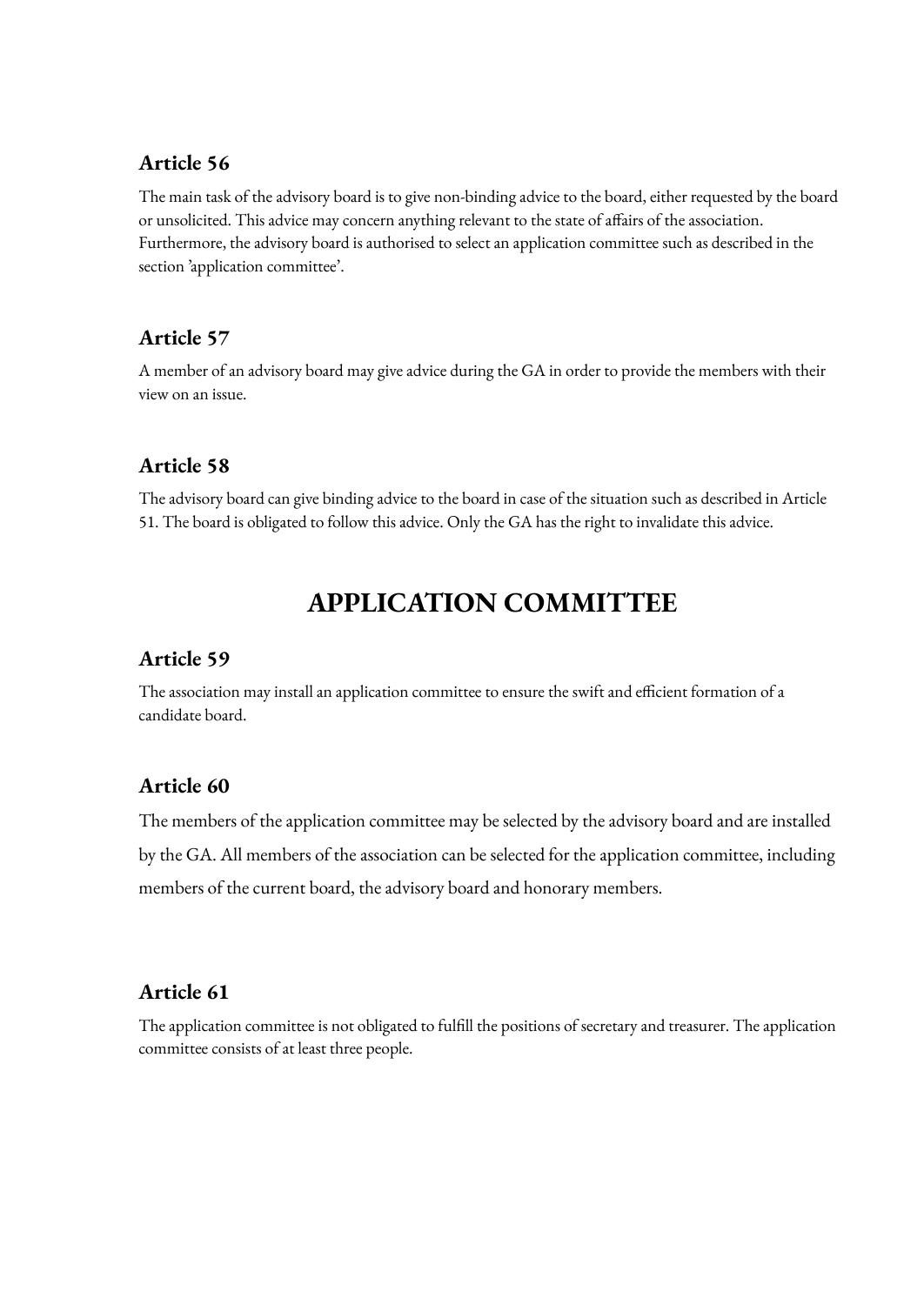The main task of the application committee is to form a candidate board. The committee strives to find at least five suitable candidates to be installed after the term of the current board.

#### **Article 63**

The application committee will inform the board timely of the progress and has the obligation to inform the GA about the (general) application process if the GA requests this.

## **PRIVACY**

#### **Article 64**

At enrollment, members of the association authorize the association to keep the delivered personal data during the membership, and up to two years after membership has been terminated.

#### **Article 65**

The board is required to remove personal data from (former) members of the association when the (former) member requests this, or the law requires this.

#### **Article 66**

Members of the association allow the association to use photos on which they appear that have been made during activities or in otherwise association-related settings for their own purposes.

#### **Article 67**

At all times, members of the association have the right to request photos to be removed from the association's database. The board or responsible committee will make sure the requested photos are deleted, or the requester is removed or made unrecognizable from the specific photos without removing the whole picture.